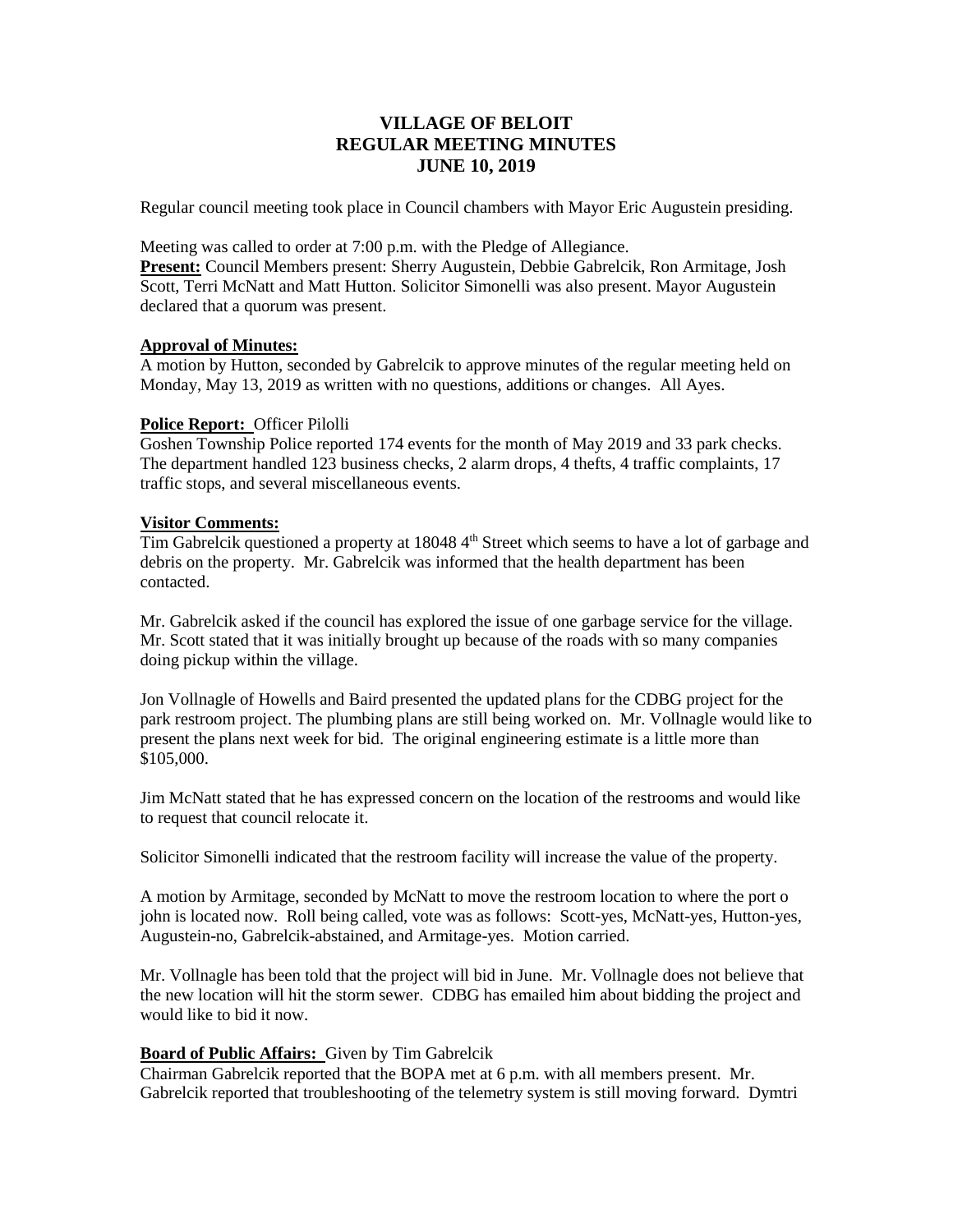Jacobs and Dickey Electric think that the problem is electrical. Further troubleshooting needs to be performed. The EPA visited Sebring but Jon Vollnagle of Howells and Baird has not heard how that went. The sewer plant is operating okay even with the continued rains. The BOPA has approved purchase of a new master meter and the Village of Sebring is fine with it.

The sewer bills will start to have a different message on them each billing period with the first message to be "Do Not Flush Baby Wipes" for example.

Mr. Gabrelcik reported that the BOPA will be looking at a robotic company to inspect the water tower.

### **Fire Report:** Given by Chief Kampfer

Chief Kampfer reported one (1) run for the month of May which was an alarm drop at West Branch High School.

### **EMS Report:** Given by Captain Dick

Captain Dick reported 29 runs for the month of May, 2019 with 25 runs billed.

Ms. Gabrelcik asked if the village would be interested in transporting for hospice. Mr. Hutton stated that at this time the village does not do non-emergency transports.

### **Recycling**– Given by Jim McNatt

Jim McNatt reported recycling is going fine. The Green Team has taken care of a couple of things.

#### Str**eets and Utilities:** Given by Matt Hutton

Ms. Gabrelcik asked how many miles of streets there are within the village for the new website. Mr. Hutton stated that there are between 5 and 5.5 miles depending on the alleys.

Mr. Hutton called Vernal Paving on putting rough down and requested that they work up a price for 2.5 and 5 miles of street but has not heard back from them.

Mr. Hutton reported that Mr. Romigh accidently snagged the front tire on the tractor which had to be replaced. Mr. Hutton stated that both front tires are in need of replacement.

Mr. Hutton reported that Smith Township has contacted Mr. McNatt and would like to sweep our streets, but probably wants something in return. Chief Kampfer stated that they have contacted her about using the tanker to clean out their culverts. Mr. Hutton stated that the rain should have already cleaned them out.

A motion by Armitage, seconded by Hutton to allow Smith Township to sweep our streets at no charge to the village. All Ayes.

Mr. Scott has noticed a horse situation with riders and asked if there needs to be some sort of ordinance about cleaning up after them. Mr. Scott will contact Goshen Township.

# **Building and Grounds Committee:** Given by Ron Armitage

Mr. Armitage spoke with Chief McDaniel about junk vehicles on  $1<sup>st</sup>$  Street that blocked the street for an extended period of time. Mr. Armitage called Goshen Township and they were told to move the vehicles. Mr. Armitage also informed them of a property on Main Street.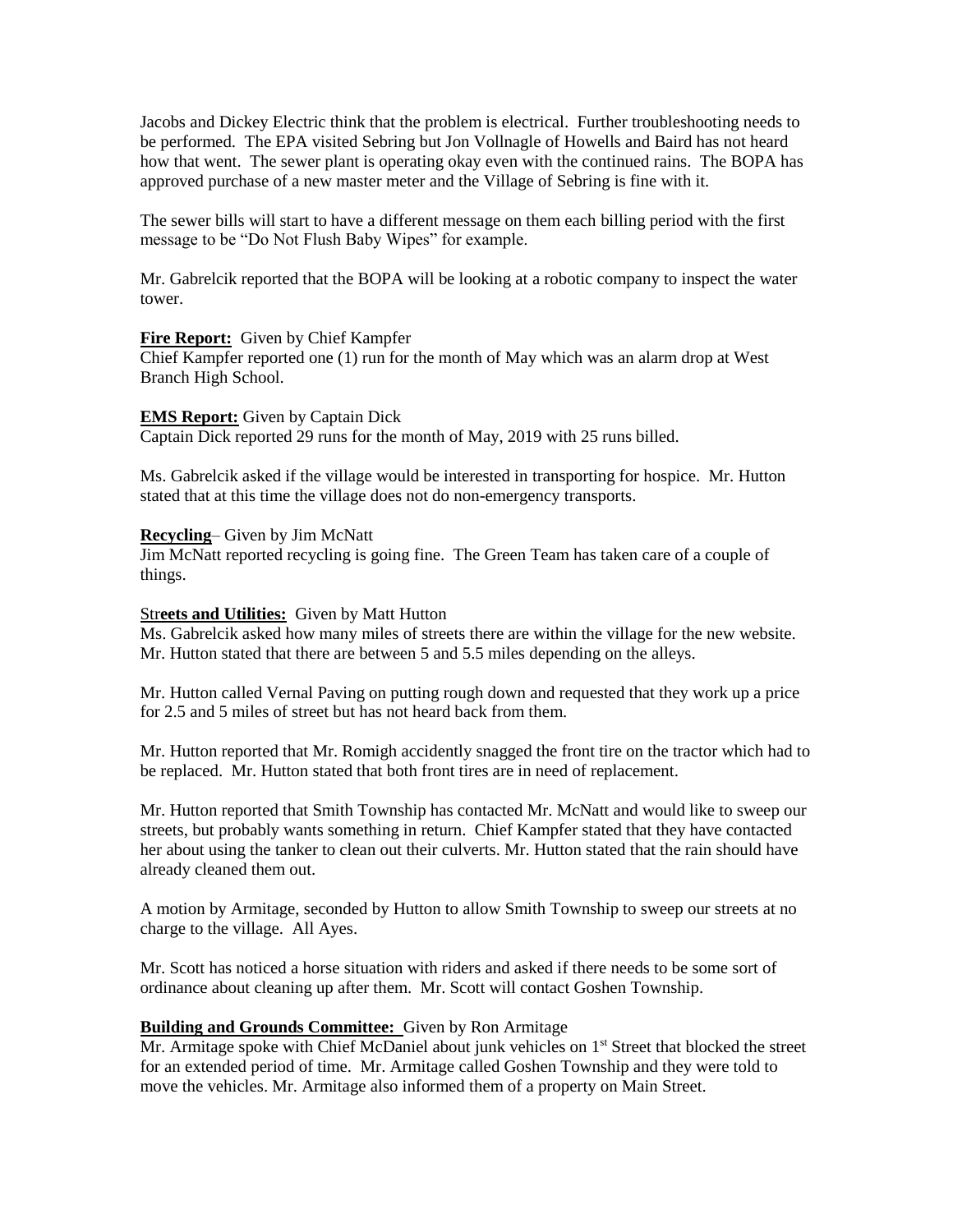# **Safety Committee –** Given by Sherry Augustein

Ms. Augustein reported that the safety committee met on June 6th.

Ms. Augustein reported that Captain Dick is still working on disposal of the expired drugs and a purchase order has been issued for the needed container.

The need for additional equipment was discussed and there are still some grants outstanding that we are awaiting word on.

SCBA and fit tests may be needed on our equipment.

The tanker has been sent out for inspection and a list of repairs has been received from Ohio Cat. Chief Kampfer spoke with them today and was told that anyone from council is more than welcome to come and look at the needed repairs and speak with them.

A motion by Augustein, seconded by McNatt to proceed with the needed repairs at a cost not to exceed \$15,000. All Ayes.

Ms. Augustein reported that the Chief and Asst. Chief cannot wear their radios at work and would like to request the purchase of pagers.

A motion by Augustein, seconded by Gabrelcik to purchase two (2) pagers at a cost of \$511.50/each. All Ayes.

Ms. Augustein reported that the one of our ambulances was in an accident with a motorcycle on Friday, June  $7<sup>th</sup>$ . No one was cited at the scene of the accident but it is still being investigated by Smith Township. Ms. Augustein advised the accident report will be faxed here.

Mayor Augustein is working on the football contract with West Branch High School.

#### **Park Committee:**

Mr. McNatt reported that the roof was replaced on the port o john.

#### **Grant Committee:** Given by Deb Gabrelcik

Fiscal Officer Hartzell reported that we are still waiting to hear on some of the grants applied for but have received a grant from the State Fire Marshall for \$1,800 for training reimbursement.

#### **Finance Committee:** Given by Josh Scott

Mr. Scott reported that the finance committee met on June 6<sup>th</sup>.

The committee reviewed and made suggestions for amendment to Ordinance 29-2015.

A motion by Gabrelcik, seconded by McNatt to authorize the solicitor to draft the proposed changes to Ordinance 29-2015. All Ayes.

Fiscal Officer Hartzell reported that the auditor is finishing up the audit for 2017/2018 and will be returning records on June  $11<sup>th</sup>$  as well as going over the preliminary report.

A motion by Armitage, seconded by Hutton to approve bills as presented for payment in the amount of \$ 18,704.22. All Ayes.